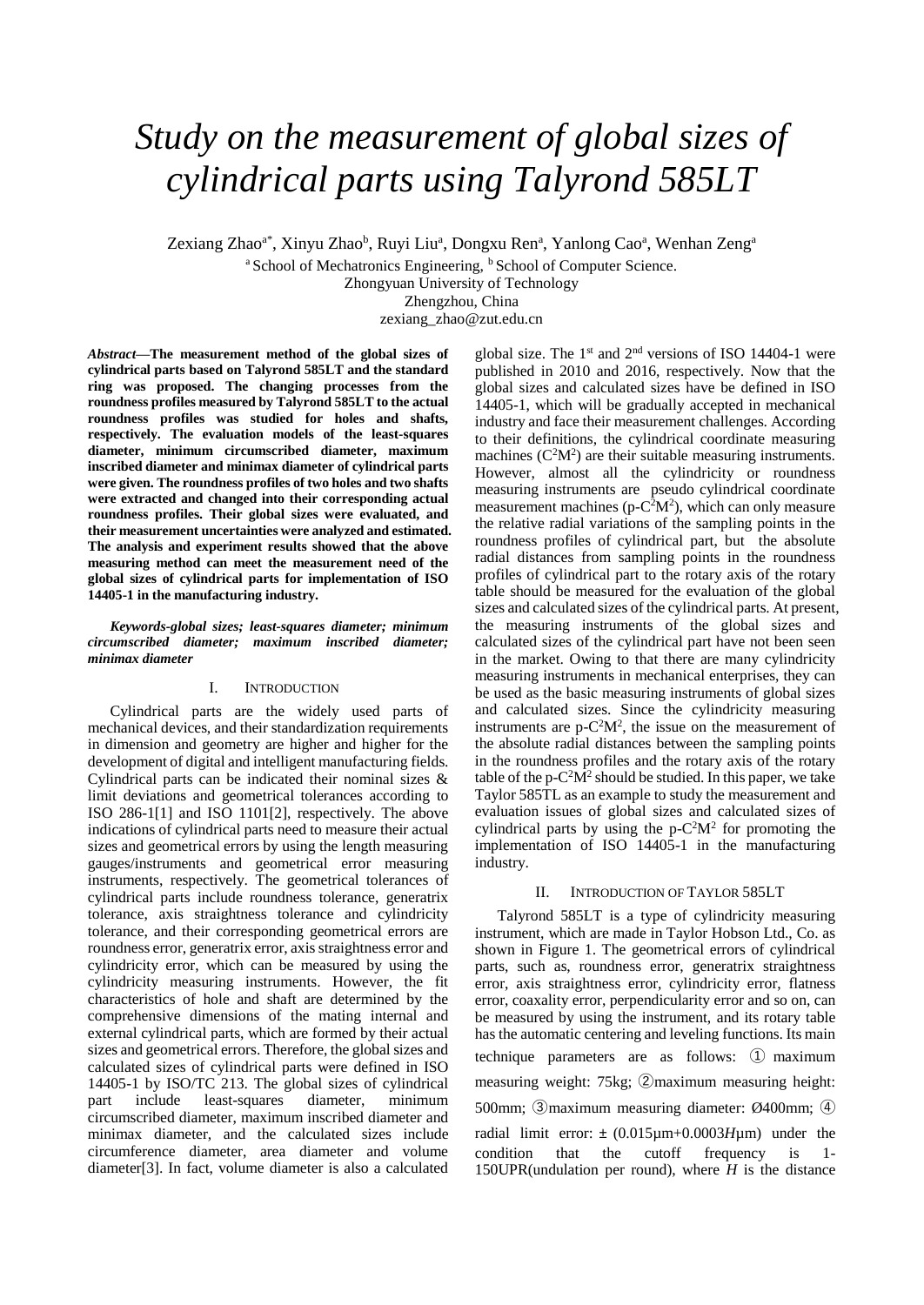from the sampling point to the top of the rotary table in *z* direction and its unit is mm; ⑤ maximum resolution:

0.5nm; ⑥maximum sampling points in a roundness profile: 18000. The sampling point coordinate in *z* axis can be measured by using a grating displacement sensor on the vertical column. The size of sampling point in the radial direction can be obtained by using a grating displacement sensor and the inductance sensor on the movable horizontal arm, and the angle between the sampling point and *x* axis can be measured by using a circular grating sensor. For the measurement of roundness error, axis straightness error, cylindricity error and coaxality error, the roundness profiles are extracted, as shown in Figure 2. There are four evaluation methods for roundness errors and cylindricity errors, such as least-squares method, minimum circumscribed method, maximum inscribed method and minimum zone method. We can obtain the  $x$ ,  $y$  and  $z$ coordinates of the sampling points of the roundness profiles of a cylindrical part, and it should be noted that the *z* axis and the rotary axis of the rotary table do not coincide and there exists a system error between two axes above. Therefore, we can't directly use the coordinates of sampling points of roundness profiles to evaluate global sizes and calculated sizes, and the system error above should be checked and eliminated.



Figure 1. Talyrond 585LT



Figure 2. Roundness profiles

III. COORDINATE TRANSFORMATION OF ROUNDNESS **PROFILE** 

### *A. Coordinate Transformation from Cartesian Coordinate System to Cylindrical Coordinate System*

Suppose that the *x*, *y* and *z* coordinates of the *j*th sampling point in the *i*th roundness profile of a cylindrical part in *xoyz* Cartesian coordinate system, extracted by using Talyrond 585LT, are *xij*, *yij* and *zij*, respectively. For the *j*th sampling point in the *i*th roundness profile, the relationship between its coordinates  $x_{ij}$ ,  $y_{ij}$  and  $z_{ij}$  in Cartesian coordinate system and its corresponding coordinates  $\rho_{ij}$ ,  $\varphi_{ij}$  and  $z_{ij}$  in cylindrical coordinate system, shown in Figure 3, is as follows,

$$
\begin{cases}\n\rho_{ij} = \sqrt{x_{ij}^2 + y_{ij}^2} \\
\varphi_{ij} = \tan^{-1} \frac{x_{ij}}{y_{ij}} = (j-1) \times \Delta \varphi, i = 1 \sim m, j = 1 \sim n \\
z_{ij} = z_{ij}, z_{i1} = z_{i2} = \cdots z_{in} = z_i\n\end{cases}
$$
\n(1)

where *n* and *m* are the sampling point number of a roundness profile and the number of roundness profiles of a cylindrical part, and Δ*φ* is the angle between two adjacent sampling points in a same roundness profile, which is equal to 2π/*n*.



*B. Determination of the System Error between z Axis in Cylindrical Coordinate System and the Rotary Axis of Rotary Table*

Owing to that  $\rho_{ij}$ ,  $i=1 \sim m$ ,  $j=1 \sim n$ , is not an absolute distance from the *j*th sampling point in the *i*th roundness profile of a cylindrical part to the rotary axis of the rotary table of Talyrond 585LT, the modification of  $\rho_{ij}$  is needed through the determination of the system error between *z* axis in cylindrical coordinate system and the rotary axis of the rotary table for gaining its corresponding actual distance from the sampling point to the rotary axis.

Before the measurement of cylindrical hole or shaft, the diameter of a standard ring should be first measured, and the *x* and *y* coordinates of the *j*th sampling point of the ring are  $x_{rj}$  and  $y_{rj}$ , respectively. Its absolute radial distance can be calculated as follows,

$$
\rho_{\rm rj} = \sqrt{x_{\rm rj}^2 + y_{\rm rj}^2}, \, j = 1 \sim n_{\rm r} \tag{2}
$$

where  $n_r$  is the sampling number of the ring's profile, as shown in Figure 4, which can be equal to *n*, and the diameter of the least-squares circle of the ring is as follows,

$$
\overline{R}_{\rm r} = \frac{1}{n_{\rm r}} \sum_{j=1}^{n_{\rm r}} \rho_{\rm rj} \tag{3}
$$

Since  $\rho$ <sub>*rj*</sub> is not the actual distance from the *j*th sampling point of the standard ring to the rotary axis of the rotary table, for reducing the calibration error,  $\rho_{rj}$  of the *j*th sampling point of the ring should be modified as follows,

$$
\rho_{cj} = D_{r} / 2 + \left(\rho_{rj} - \overline{R}_{r}\right), j = 1 \sim n_{r} \tag{4}
$$

where  $D_r$  may be the actual size or the mean of the actual sizes or the actual diameter of the least-squares circle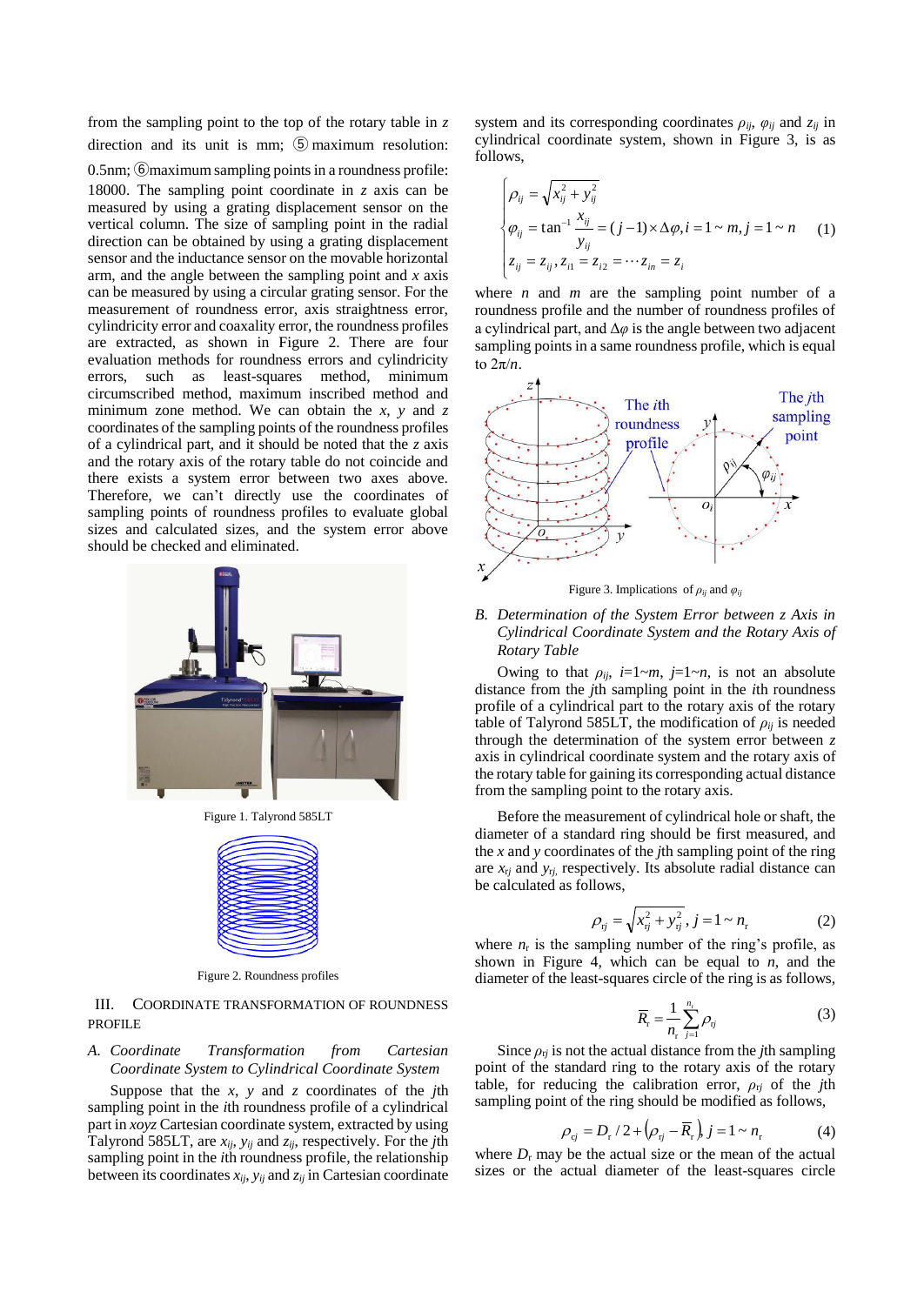gained through calibration. Based on the values of  $\rho_{cj}$ ,  $j=1~n_r$ , the center coordinates  $a_{c0}$  and  $b_{c0}$  of the ring or the ring's least-squares circle can be determined as follows,

$$
\begin{cases}\na_{c0} = \frac{1}{n_r} \sum_{j=1}^{n_r} \rho_{cj} \cos\left((j-1) \times \frac{2\pi}{n_r}\right) \\
b_{c0} = \frac{1}{n_r} \sum_{j=1}^{n_r} \rho_{cj} \sin\left((j-1) \times \frac{2\pi}{n_r}\right) \\
\text{1st sampling} \\
\text{point of the ring} \\
y_s\n\end{cases}
$$
\n(5)  
\n
$$
y_s
$$
\n(6)  
\n7<sub>th</sub> *A Q Q Q Q Q Q Q Q Q Q Q Q Q Q Q Q Q Q Q Q Q Q Q Q Q Q Q Q Q Q Q Q Q Q Q Q Q Q Q Q Q Q Q Q Q Q Q Q Q Q Q Q Q Q Q Q Q Q Q Q Q Q Q Q Q Q Q Q Q Q Q Q Q Q Q Q Q Q Q Q Q Q* <

 $\frac{1}{2}$ sampling

point of the shaft

Figure 4. Schematic of relationship between the measured hole or shaft and the calibration ring

st sampling

point of the hole

It is known that the actual radial distance from the  $1<sup>st</sup>$ sampling point of the ring to the rotary axis of the rotary table is  $\rho_{c1}$ . If the actual size or the actual mean of the ring is used to determine the system error between *z* axis and the rotary axis of the rotary table, we think that the profile of the ring is an ideal circle, as shown in Figure 4, and  $\rho_{c1}$ , is equal to the distance  $L_{d0}$  from the 1<sup>st</sup> sampling point *d* to the rotary center *o*, which can be calculated as follows,

$$
L_{do} = \sqrt{\left(\frac{D_{\rm r}}{2}\right)^2 - b_{\rm c0}^2 + a_{\rm c0}}\tag{6}
$$

The system error between *z* axis and the rotary axis of the rotary table can be calculated as follows,

$$
\Delta_{c1} = \rho_{c1} - L_{do} \tag{7}
$$

If the profile of the ring is not an ideal circle, *D*<sup>r</sup> is the diameter of the least-squares circle of the profile, the system error between *z* axis and the rotary axis of the rotary table can be calculated as follows,

$$
\Delta_{\rm cl} = \rho_{\rm cl} - \left( L_{\rm do} + \left( \rho_{\rm rl} - \overline{R}_{\rm r} \right) \right) \tag{8}
$$

After determination of the system error above, if the hole is measured, its  $\rho_{ij}$  calculated by(1) can be transferred into the actual radial distance from the *j*th sampling point in the *i*th roundness profile to the rotary axis of the rotary table as follows,

$$
\rho_{hij} = \rho_{ij} - \Delta_{c1}, i = 1 \sim m, j = 1 \sim n \tag{9}
$$

If the shaft is measured, the system error above can be calculated by (10) and (11), where  $D_r$  is the actual size or the mean of the actual sizes and the least-squares diameter of the ring's profile, respectively.

$$
\Delta_{c2} = \rho_{c1+} \rho_{c(n/2+1)} - 2\sqrt{\left(\frac{D_r}{2}\right)^2 - b_{c0}^2}
$$
 (10)

$$
\Delta_{c2} = \rho_{c1} + \rho_{c(n/2+1)} - \left[ 2\sqrt{\left(\frac{D_r}{2}\right)^2 - b_{c0}^2} + \left(\rho_{r1} - \overline{R}_r\right) \right] (11)
$$
\n
$$
+ \left(\rho_{r(n/2+1)} - \overline{R}_r\right)
$$

For the measured shaft, its  $\rho_{ij}$  calculated by (1) can be transferred into the actual radial distance from the *j*th sampling point in the *i*th roundness profile to the rotary axis of the rotary table as follows,

$$
\rho_{sij} = \rho_{ij} - \Delta_{c2}, i = 1 \sim m, j = 1 \sim n \tag{12}
$$

# IV. EVALUATION MODELS OF GLOBAL SIZES OF CYLINDRICAL PARTS

As mentioned above, for cylindrical parts, there are four kinds of global sizes, that is, least-squares diameter, minimum circumscribed diameter, maximum inscribed diameter and minimax diameter, as shown in Figure 5.



Figure 5. Schematic of four kinds of global sizes

The evaluation model of least-squares diameter can be built based on the actual radial sizes of the cylindrical roundness profiles calculated by (9) for a hole and by (12) for a shaft. In fact, the evaluation modeling of least-squares diameter is a nonlinear issue, but owing to that the centering and leveling of the measured part should be done before measurement of roundness profiles, the eccentricity and tilt angle of the axis of the measured part are less. Therefore, the non-linear least-squares issue above can be transferred into a linear least-squares one, which can be proceeded through solving linear equations. The least-squares diameter of a cylindrical part can be calculated as follows[4],

$$
D_{\text{TL}} = \frac{2}{mn} \sum_{i=1}^{m} \sum_{j=1}^{n} \rho_{\text{T}ij}
$$
 (13)

where the subscript T can be replaced by h and s for hole and shaft, respectively.

According to the definitions of minimum circumscribed diameter and maximum inscribed diameter in Reference [5], the evaluation models of two kinds of global sizes of cylindrical part can be built as follows,

$$
\begin{cases}\nD_{\text{TC}} = 2 \min_{X_{\text{TC}}} \max_{\substack{1 \le j \le n \\ 1 \le i \le m}} d_{\text{TC}ij} \\
D_{\text{TI}} = -2 \min_{X_{\text{TI}}} \max_{\substack{1 \le j \le n \\ 1 \le i \le m}} (-d_{\text{TI}ij})\n\end{cases} (14)
$$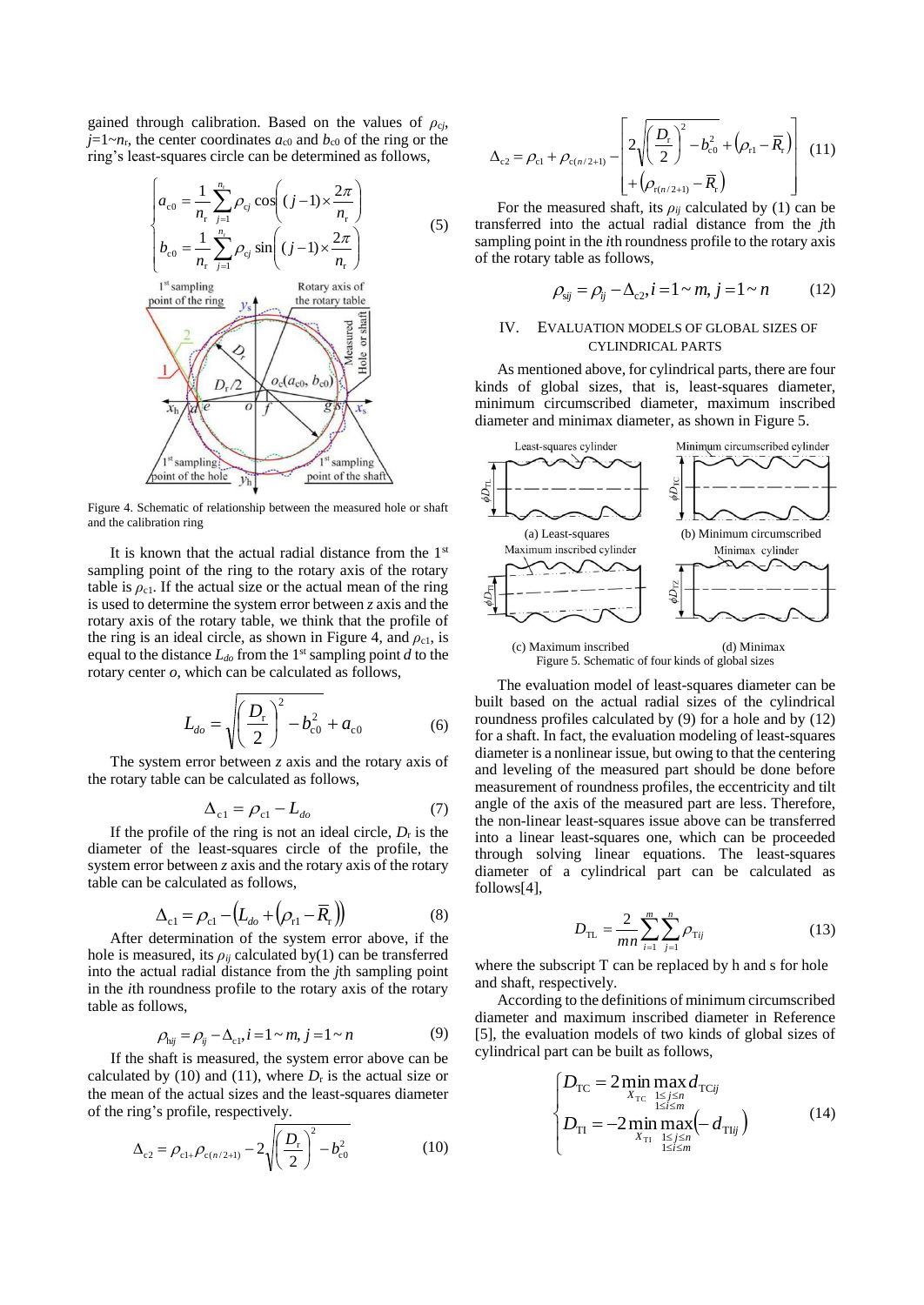where the meaning of T can be seen in (13),  $X_{TC}$  and  $X_{TI}$  are the axis parameter column vector of the minimum circumscribed reference cylindrical surface and the maximum inscribed reference cylindrical surface, respectively, where  $X_{\text{TC}}=[x_{\text{TC0}} y_{\text{TC0}} p_{\text{TC}} q_{\text{TC}}]^{\text{T}}$  and  $X_{\text{TI}}=[x_{\text{TI0}}$ *y*<sub>TI0</sub>  $p_{\text{TI}}$   $q_{\text{TI}}$ <sup>T</sup>,  $x_{\text{TC0}}$  and  $x_{\text{TI0}}$  are the *x* coordinates of one end of the axis of the reference cylindrical surfaces above in *xoy* plane, respectively,  $y_{TC0}$  and  $y_{T10}$  are the *y* coordinates of one end of the axis of the reference cylindrical surfaces above in *xoy* plane, respectively,  $p_{TC}$  and  $p_{TI}$  are equal to cosα<sub>TC</sub>/cosγ<sub>TC</sub> and cosα<sub>TI</sub>/cosγ<sub>TI</sub>, respectively,  $q_{TC}$  and  $q_{TI}$ are equal to  $cosβ_{TC}/cosγ_{TC}$  and  $cosβ_{T1}/cosγ_{TI}$ , respectively, where  $\alpha_{TC}$ ,  $\beta_{TC}$  and  $\gamma_{TC}$  are the angles between the axis of minimum circumscribed reference cylindrical surface and *x*, *y* and *z* axes, respectively, and  $\alpha_{\text{TI}}$ ,  $\beta_{\text{TI}}$  and  $\gamma_{\text{TI}}$  are the angles between the axis of maximum inscribed reference cylindrical surface and *x*, *y* and *z* axes, respectively.  $d_{\text{TU}ij}$  is the distance of the *j*th sampling point in the *i*th actual roundness profile to the axis of the corresponding reference cylindrical surface, which can be calculated as follows,

$$
d_{\text{TUij}} = \left[ \frac{(\rho_{\text{Tij}} \cos \varphi_{\text{Tij}} - x_{\text{TU0}})^2 + (\rho_{\text{Tij}} \sin \varphi_{\text{Tij}} - y_{\text{TU0}})^2 + z_{\text{Tij}}^2 + \frac{1}{2}}{1 + \frac{\rho_{\text{Tij}}^2 \cos \varphi_{\text{Tij}} - x_{\text{TU0}} + (\rho_{\text{Tij}} \sin \varphi_{\text{Tij}} - y_{\text{TU0}}) + z_{\text{Tij}}}{1 + \frac{\rho_{\text{TU}}^2}{1 + \frac{\rho_{\text{TU}}^2}{1 + \frac{\rho_{\text{TU}}^2}{1 + \frac{\rho_{\text{TU}}^2}{1 + \frac{\rho_{\text{TU}}^2}{1 + \frac{\rho_{\text{TU}}^2}{1 + \frac{\rho_{\text{TU}}^2}{1 + \frac{\rho_{\text{TU}}^2}{1 + \frac{\rho_{\text{TU}}^2}{1 + \frac{\rho_{\text{TU}}^2}{1 + \frac{\rho_{\text{TU}}^2}{1 + \frac{\rho_{\text{TU}}^2}{1 + \frac{\rho_{\text{TU}}^2}{1 + \frac{\rho_{\text{TU}}^2}{1 + \frac{\rho_{\text{TU}}^2}{1 + \frac{\rho_{\text{TU}}^2}{1 + \frac{\rho_{\text{TU}}^2}{1 + \frac{\rho_{\text{TU}}^2}{1 + \frac{\rho_{\text{TU}}^2}{1 + \frac{\rho_{\text{TU}}^2}{1 + \frac{\rho_{\text{TU}}^2}{1 + \frac{\rho_{\text{TU}}^2}{1 + \frac{\rho_{\text{TU}}^2}{1 + \frac{\rho_{\text{TU}}^2}{1 + \frac{\rho_{\text{TU}}^2}{1 + \frac{\rho_{\text{TU}}^2}{1 + \frac{\rho_{\text{TU}}^2}{1 + \frac{\rho_{\text{TU}}^2}{1 + \frac{\rho_{\text{TU}}^2}{1 + \frac{\rho_{\text{TU}}^2}{1 + \frac{\rho_{\text{TU}}^2}{1 + \frac{\rho_{\text{TU}}^2}{1 + \frac{\rho_{\text{TU}}^2}{1 + \frac{\rho_{\text{TU}}^2}{1 + \frac{\rho_{\text{TU}}^2}{1 + \frac{\rho_{\text{TU}}^2}{1 + \frac{\rho_{\text{TU}}^2}{1 + \frac{\rho_{\text{TU}}^2}{1 + \frac{\rho_{\text{TU}}^2}{1 + \frac{\rho
$$

where the meaning of subscript  $T$  can be seen in (14) and the subscript U can be replaced by C, I and Z, which means that the parameters in (15) belong to minimum circumscribed reference cylindrical surface, maximum inscribed reference cylindrical surface and minimax reference cylindrical surface, respectively.

For the minimax diameter of cylindrical part, its evaluation model can be written as follows,

$$
D_{\text{TZ}} = \max_{\substack{1 \le j \le n \\ 1 \le i \le m}} d_{\text{TUij}} + \min_{\substack{1 \le j \le n \\ 1 \le i \le m}} d_{\text{TUij}} \tag{16}
$$

where the following condition should be satisfied.

$$
f_{\text{TZ}} = \min_{X_{\text{TZ}}} \left\{ \max_{\substack{1 \le j \le n \\ 1 \le i \le m}} d_{\text{TUij}} - \min_{\substack{1 \le j \le n \\ 1 \le i \le m}} d_{\text{TUij}} \right\} \tag{17}
$$

where  $X_{\text{TZ}} = [x_{\text{TZ0}} y_{\text{TZ0}} p_{\text{TZ}} q_{\text{TZ}}]^{\text{T}}$ , the meaning of which can be seen in (14).

From (15) and (16), the evaluation of minimum circumscribed diameter, maximum inscribed diameter and minimax diameter are actually the minimax issues, which can use optimization method to solve these problems. Three global sizes above correspond to minimum circumscribed method, maximum inscribed method and minimum zone method in the evaluation of cylindricity errors, respectively. There have been many optimization algorithms used for the evaluation of cylindricity errors by many researchers, such as, genetic algorithm[6], geometry optimization searching algorithm[7], kinematic geometry optimization algorithm[8] and so on[9,10]. These optimization algorithms can also be used for the evaluation of the global sizes.

## V. EXPERIMENTS AND DISCUSSION

#### *A. Experiments*

Two holes and two shafts were measured by using Talyrond 585LT. Their nominal sizes  $D_N$  are 51mm, the numbers *m* of roundness profiles of holes and shafts are 21 and 25, respectively, and their corresponding measured lengths *L* are 100mm and 120mm, respectively, where ∆*z* is 5mm for holes and shafts. The sampling number *n* of a roundness profile is 18000, and UPR is 1-500, where UPR is the abbreviations of undulations per round. The standard ring was made in Mutitoto of Japan, the calibrated size *D*<sup>r</sup> is 44.955mm. In this paper, we think this calibrated size as the diameter of its least-squares circle, and its sampling number and filter are 18000 and 1-500UPR, respectively. The ring's picture is shown in Figure 6(a), and its profile measured by using Talyrond 585LT can be seen in Figure 6(b), the local magnification of which is 2000.



Figure 6 Standard ring

The roundness profiles of two holes and two shafts are shown in Figure 7. Through a series of data processes for the roundness profiles in Figure 7 based on (1)-(12), their corresponding actual roundness profiles were obtained, and their least-squares diameter(*LSD*), minimum circumscribed diameter(*MCD*), maximum inscribed diameter (*MID*) and minimax diameter(*MMD*) were evaluated based on (13), (14) and (16), where the optimization function 'fminimax' in Matlab was adopted. Their evaluation results are shown in TABLE I.



Figure 7. Roundness profile of the measured holes and shafts(local magnification :1000)

TABLE I. EVALUATION RESULTS OF GLOBAL SIZES

| Parts  | Global sizes/mm |         |            |            |  |
|--------|-----------------|---------|------------|------------|--|
|        | LSD             | MCD     | <b>MID</b> | <b>MMD</b> |  |
| Hole 1 | 51.0094         | 51.0018 | 50.9763    | 50.9889    |  |